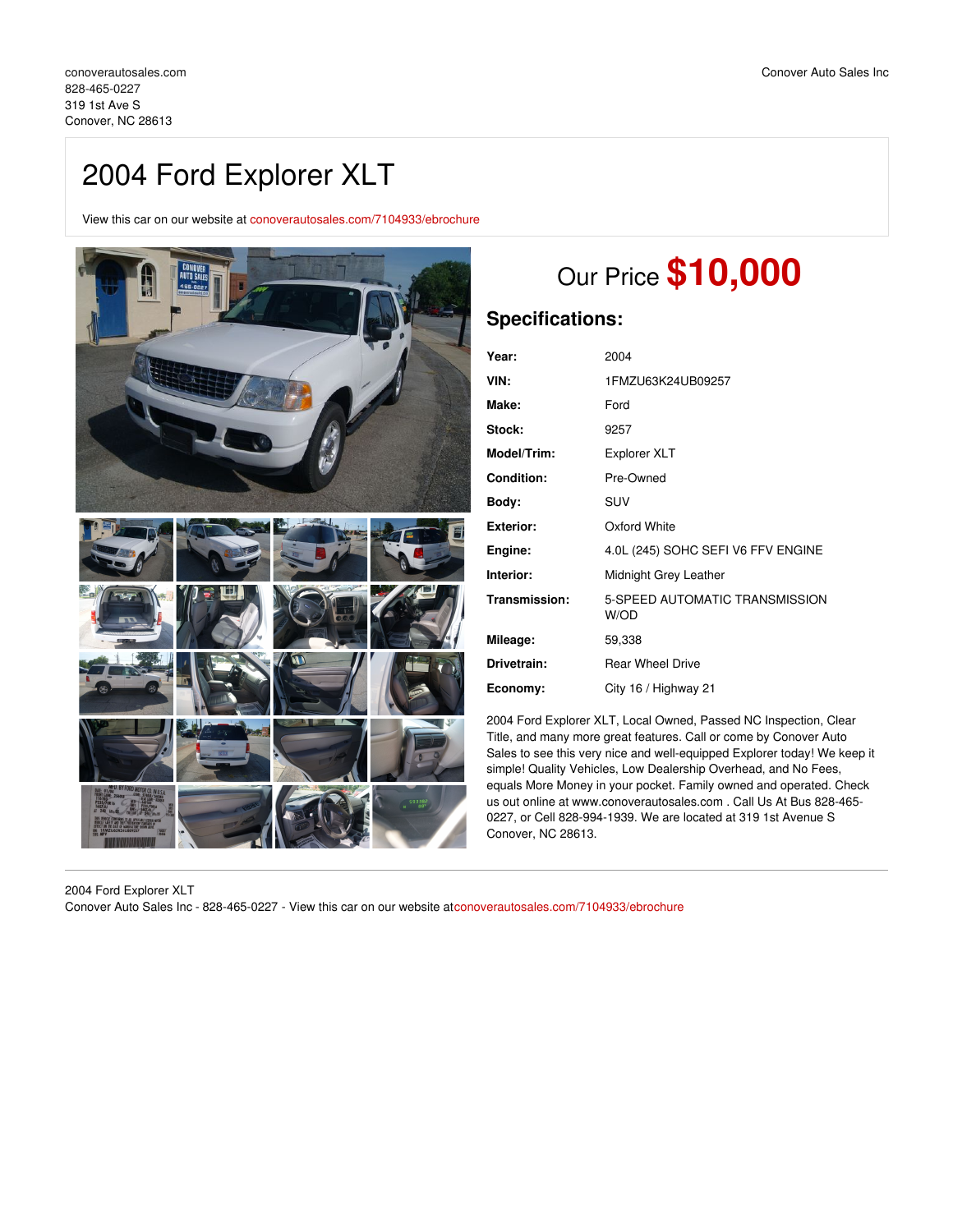

## 2004 Ford Explorer XLT

Conover Auto Sales Inc - 828-465-0227 - View this car on our website at[conoverautosales.com/7104933/ebrochure](https://conoverautosales.com/vehicle/7104933/2004-ford-explorer-xlt-conover-nc-28613/7104933/ebrochure)

# **Installed Options**

## **Interior**

- (3) grab handles- (4) color-keyed coat hooks
- (4) load floor tie-down hooks/child seat tether anchors 5-passenger seating
- 6-gauge instrument cluster-inc: fuel, temp, voltmeter, oil pressure w/ warning lights, trip odometer, tachometer, outside temp gauge, compass
- 60/40 split-folding 2nd row seat w/head restraints Air conditioning
- Black leather-wrapped steering wheel- Cargo area dome light
- Cargo management system
- Cloth low-back front sport bucket seats w/adjustable head restraints, 6-way pwr driver seat, manual driver/front passenger lumbar support
- Color-keyed cloth sunvisors w/illuminated visor vanity mirrors
- Color-keyed front/rear carpeted floor mats
- Color-keyed full door trim panels-inc: armrest/pull handle, color-keyed inserts, map pockets
- Color-keyed full-length carpet- Color-keyed plastic scuff plates on all doors & liftgate
- Color-keyed woven cloth headliner- Electrochromic rearview mirror
- Electronic AM/FM stereo w/CD, 4-speakers, 60-watts- Fixed antenna
- Flow-through ventilation- Front door integrated 20-oz cup holders
- Front/rear dome/map light w/2nd row reading lamp
- High-series floor console-inc: storage bin, (2) front & (2) rear cup holders, front & rear pwr points, coin holder, tissue/map holder, molded mat w/pencil holder, heat vents/AC registers
- Illuminated entry w/key fob activation- Illuminated glove box w/color-keyed latch
- Keyless entry pad
- Overhead console-inc: two map/dome lamps, ticket clip, sunglass holder, garage door opener bin
- Perimeter alarm- Pwr accessory delay- Pwr door locks w/cargo area lock/unlock button
- Pwr windows-inc: illuminated controls, "one-touch-down" driver window
- Rear window defroster
- Remote keyless entry-inc: 2 key fobs, 2-stage unlocking, autolock, liftgate glass release
- Securilock passive anti-theft system- Soft release parking brake
- Speed control w/fingertip control, tap-up/tap-down feature- Tilt steering column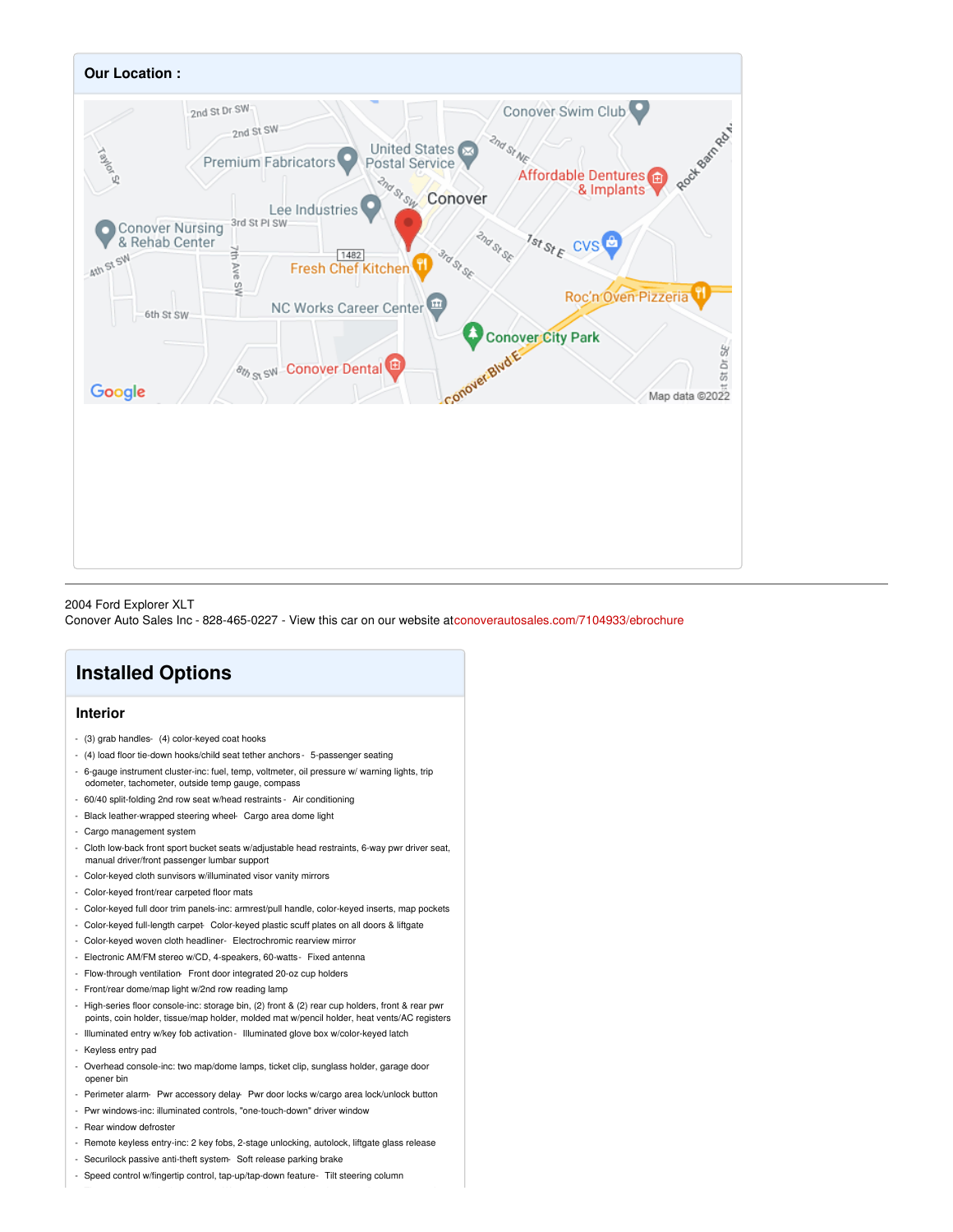- Tire pressure monitoring system- Warm steel accent door trim spears/instrument panel
- Warning chimes-inc: headlights-on, key-in-ignition, safety belt, door ajar

#### **Exterior**

- Automatic on/off headlamps- Black folding pwr mirrors w/approach lamps- Black roof rails
- Black-grained door handles- Black-out B-pillar treatment- Body-color body-side moldings
- Chrome egg crate design grille- Dual intermittent rear wiper/washer
- Exterior liftgate release switch- Faceted reflector quad beam headlights- Fog lamps
- Hood/instrument panel sound insulation
- One-piece top-hinged liftgate-inc: flip-open rear window, paddle-type handle
- Painted monochromatic body-color front/rear bumpers
- Privacy glass-inc: rear door/rear quarter/liftgate glass- Security approach lamps
- Solar-tinted glass-inc: windshield, front door glass
- Speed-sensitive dual intermittent front wipers

## **Safety**

- (3) grab handles- (4) color-keyed coat hooks
- (4) load floor tie-down hooks/child seat tether anchors 5-passenger seating
- 6-gauge instrument cluster-inc: fuel, temp, voltmeter, oil pressure w/ warning lights, trip odometer, tachometer, outside temp gauge, compass
- 60/40 split-folding 2nd row seat w/head restraints Air conditioning
- Black leather-wrapped steering wheel- Cargo area dome light
- Cargo management system
- Cloth low-back front sport bucket seats w/adjustable head restraints, 6-way pwr driver seat, manual driver/front passenger lumbar support
- Color-keyed cloth sunvisors w/illuminated visor vanity mirrors
- Color-keyed front/rear carpeted floor mats
- Color-keyed full door trim panels-inc: armrest/pull handle, color-keyed inserts, map pockets
- Color-keyed full-length carpet- Color-keyed plastic scuff plates on all doors & liftgate
- Color-keyed woven cloth headliner- Electrochromic rearview mirror
- Electronic AM/FM stereo w/CD, 4-speakers, 60-watts- Fixed antenna
- Flow-through ventilation- Front door integrated 20-oz cup holders
- Front/rear dome/map light w/2nd row reading lamp
- High-series floor console-inc: storage bin, (2) front & (2) rear cup holders, front & rear pwr points, coin holder, tissue/map holder, molded mat w/pencil holder, heat vents/AC registers
- Illuminated entry w/key fob activation- Illuminated glove box w/color-keyed latch
- Keyless entry pad
- Overhead console-inc: two map/dome lamps, ticket clip, sunglass holder, garage door opener bin
- Perimeter alarm- Pwr accessory delay- Pwr door locks w/cargo area lock/unlock button
- Pwr windows-inc: illuminated controls, "one-touch-down" driver window
- Rear window defroster
- Remote keyless entry-inc: 2 key fobs, 2-stage unlocking, autolock, liftgate glass release
- Securilock passive anti-theft system- Soft release parking brake
- Speed control w/fingertip control, tap-up/tap-down feature- Tilt steering column
- Tire pressure monitoring system- Warm steel accent door trim spears/instrument panel
- Warning chimes-inc: headlights-on, key-in-ignition, safety belt, door ajar

## **Mechanical**

- 130-amp alternator- 16" "sparkle silver" painted cast aluminum wheels
- 22.5 gallon fuel tank- 2735# capacity front axle/3000# capacity rear axle 3.55 axle ratio
- 4-wheel anti-lock brakes- 4.0L (245) SOHC SEFI V6 FFV engine
- 5-speed automatic transmission w/OD
- 72 amp/hr maintenance-free battery w/battery saver feature
- Class II trailer towing w/receiver hitch-inc: 3500# capacity, 4-pin connector
- Engine block heater \*Standard on non-fleet vehicles in AK, MN, ND, SD, MT, WI & WY\*
- Front linear rate coil springs- Front/rear stabilizer bars
- Full-size spare tire w/steel wheel, underbody mount- HD gas shock absorbers
- Hood assist gas cylinders- Independent rear suspension
- P235/70R16 all-season SBR BSW tires- Pwr 4-wheel disc brakes
- Pwr rack & pinion steering- Rear variable rate coil springs- Rear wheel drive

## **Option Packages**

**Factory Installed Packages**

-

4.0L (245) SOHC SEFI V6 FFV ENGINE